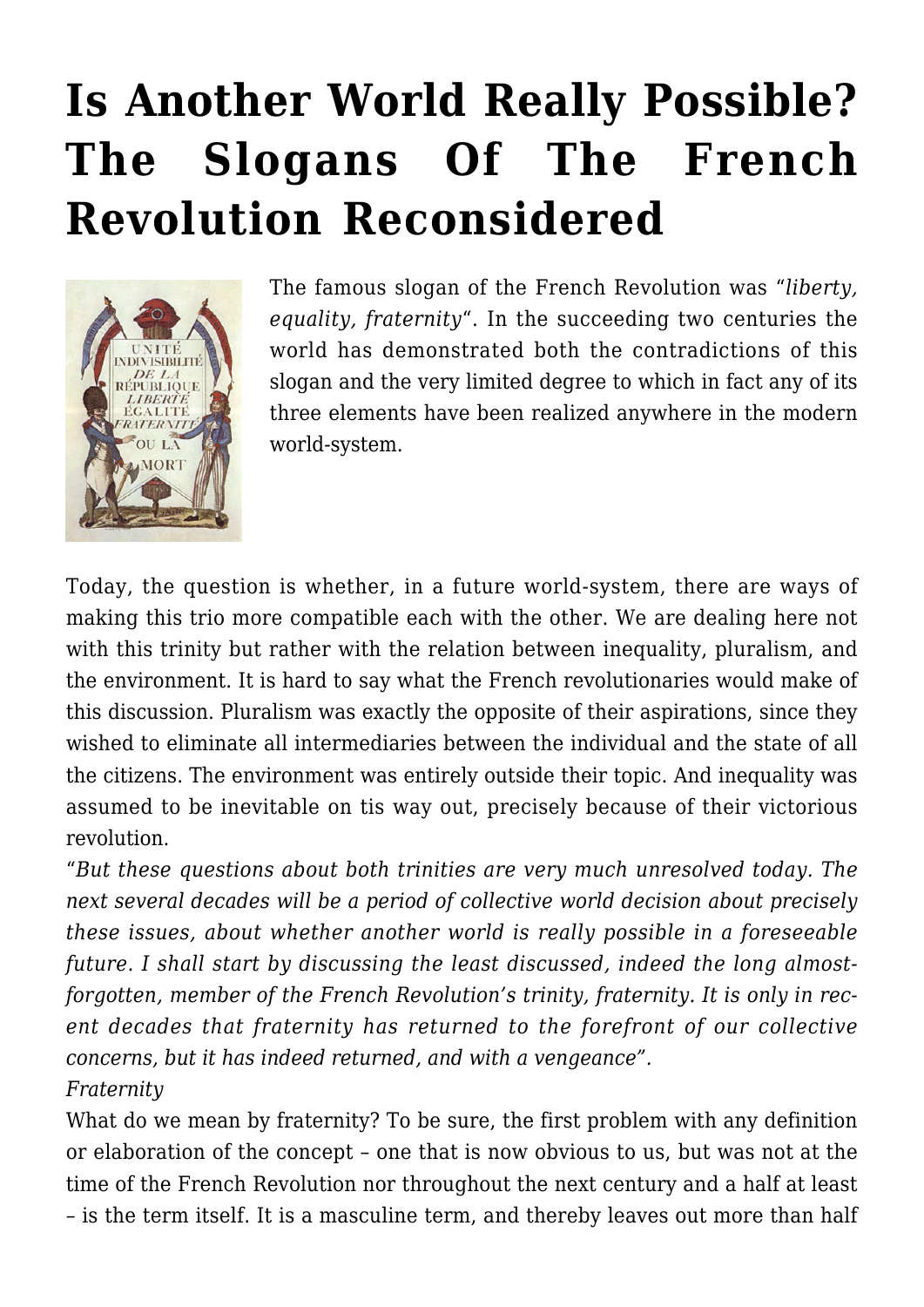the world's population. The French revolutionaries had in fact a terrible record on the question of the rights of women. On July 20, 1789, less than a week after the storming of the Bastille, Abbé Siéyès, in a report to the National Assembly, placed women, along with children and foreigners, in the category of passive, as opposed to active, citizens. He said of the distinction:

"*Everyone is entitled to enjoy the advantages of society, but only those who contribute to the public establishment are true stockholders (actionnaires) of the great social enterprise. They alone are truly active citizens, true members of the association"* (Siéyès, 1789, 193-194).

On Dec. 22, 1789, the National Assembly formally excluded women from the right to vote. And when in 1793, the Society of Republican-Revolutionary Women was formed and began to agitate for the rights of women, the Committee on Public Safety appointed a committee to consider whether women should exercise political rights and whether they should be allowed to take part in political clubs. The answer to both would be no. The committee deemed that women did not have "*the moral and physical qualities*" to exercise political rights (George, 1976-77, 434).

But sexism was only one of the constraints on the concept of fraternity. Although fraternity was put forward as a bedrock of universal values, it was almost never meant to be global in application. It was the fraternity of all those who were citizens of a given country. Nor was such nationalism the characteristic merely of middle-class political movements and those with bourgeois values. Throughout the nineteenth and twentieth centuries, nationalist sentiments constantly overcame the professed universalism of labor and Marxist movements as well. Workers of the world may have been adjured to unite, but as we know all the important worker and socialist parties that would emerge in this period were national in scope and, when push came to shove, national in objective.

We hardly need add that fraternity was almost never in reality trans-racial. The perceived and constructed divide between the White world and the non-White others seemed virtually self-evident for a very long time. And when, in recent decades, it has been challenged more vigorously and effectively by non-White movements, it has re-emerged in slightly more masked form, as the divide between cultures or as the meritocratic divide. The verbiage has changed, but the results remain roughly the same.

*Equality*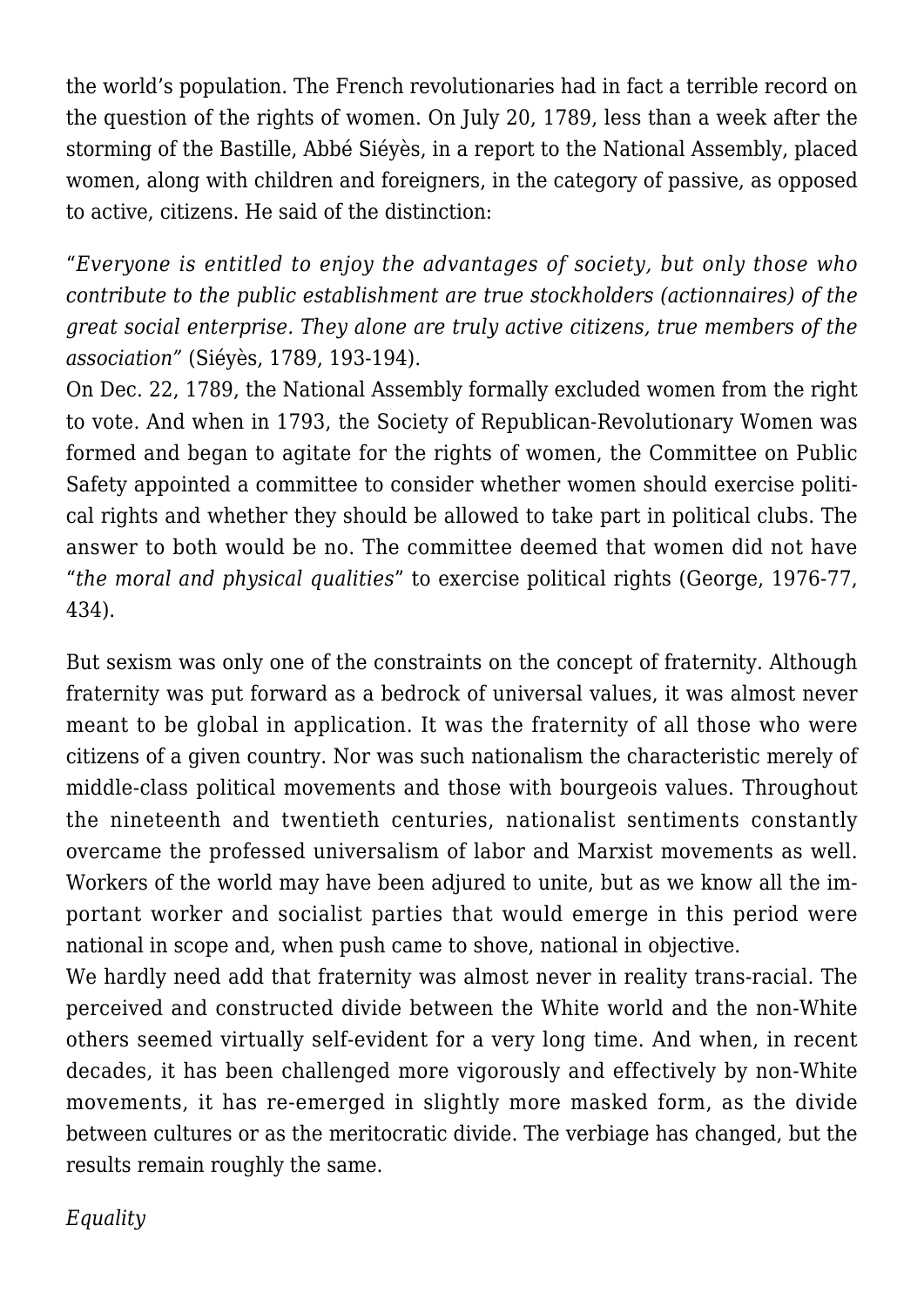And what is equality? It obviously means sameness or at least similarity in something – but in what? Therein lies a not so subtle terminological minefield. For some it means equal life chances – the absence of socially-constructed barriers to a certain standard of living or of other measures of economic equality. But for others, it means not equality of life chances but equality of life results. And to still others, like Marx in the famous quotation, it means "*to each according to his needs*", a concept that recognizes that people are unequally endowed (although what exactly does that mean?), therefore have different level of "needs," and should consequently be accorded not identical portions but the portion that each person "needs."

Equality has also been interpreted in a quite different way as meaning meritocracy – each gets what he/she merits. This is a variant of equality of life chances. Each of us is said to start off from a mythical identical point and arrive where his work and/or intelligence gets him. But of course we do not start off from identical points. Attempts to compensate for that by social decree is what we mean by "*affirmative action*", which in turn is criticized as being "*reverse racism*" as well as a program that undermines the meritocratic principle. In the United States, authorities bend over backwards to deny that affirmative action means quotas, and have insisted that the object of all arrangements should be individual equality. They are therein giving verbal endorsement of the position of the French revolutionaries rather than adhering to any concept of pluralism. Other countries are less reticent about recognizing group rights and imposing outright quotas in consequence. Switzerland has long had linguistic quotas in its civil service. India is currently debating whether, in addition to the reservation in state universities of 22.5% of the places for "*scheduled*" castes and tribes which is what they currently attribute, they should reserve another 27% for "*other backward castes*," a social category that is higher than that of "*scheduled*" castes and tribes but lower than that of half the population.

Equality has been promoted in the political sphere as well. One simple meaning is that all citizens have the same rights – thus abolishing any distinction, such as that between aristocracy and commoners, the more educated and the less educated, or that of Siéyès between active and passive citizens. These rights can have to do with elections (voting, standing for office), with the judiciary (equality before the law), or property (right to own, right to inherit). But of course an opposite road to political equality is to deny any right to distinctiveness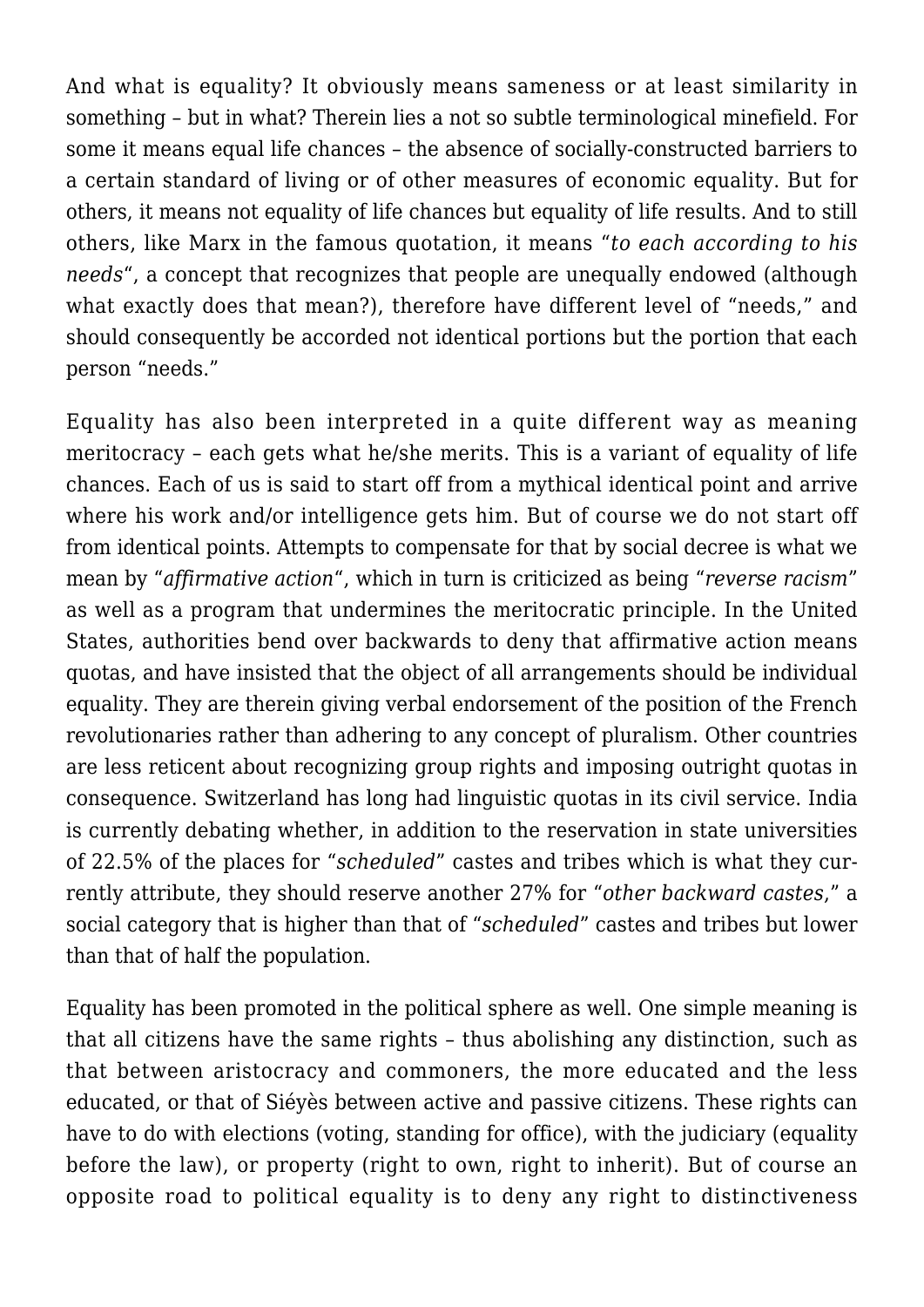whatsoever. The recent debate in France concerning the rights of Muslim girls to dress in headscarves (foulards) was resolved by legislation outlawing wearing of any "*obvious*" (ostensible) religious symbols by persons adhering to any religious faith. This was meant to be an imposed equality, and others objected to it precisely on the grounds that it violated the individual's or group's right to religious freedom as reflected in the right to particular symbolic items to place upon the body.

# *Concept of liberty*

If equality is ambiguous in the simple sense that there is wide disagreement about what is to be equalized, there is even more ambiguity about the concept of liberty. What is liberty? Endless authors have written on the subject. And it has been a matter of no small public debate and concern, as well of course of rhetorical flourish. There is the famous question of where is the line between an individual's right to do as he/she deems fit and his/her infringement thereby on the right of someone else to do as he/she deems fit. And then there is the equally famous question of the line between an individual's right to do as he/she deems fit and the right of the collectivity of which he is a member (but what does it mean to be a member of a collectivity?) to protect the group's interest and perhaps indeed survival as a group, which conceivably could require limiting or annulling the right of the individual to do as he/she deems fit.

Today, we are in the curious situation that virtually everyone – from the far right to the far left – asserts they are in favor of, indeed defend, freedom. But of course, the practical meanings which they give to this assertion are not merely radically different but often totally opposite one from the other. So, the defense of liberty or freedom has become a rhetorical device, a claim of virtue that has rather little purchase.

It is of course not only that these three elements of the slogan are embroiled in terminological debate and confusion, but the relation of one part of the slogan to the other has an equally unclear history. The most famous debate is about the relationship of liberty and equality. Many, perhaps most, analysts and publicists have tended to make the case that one must choose between the two objectives, at least in terms of priority.

The extreme arguments of these views illustrate the profundity of the chasm. There are those upholders of the priority of liberty who have argued that the search for equality actually imperils the realization of liberty. They often argue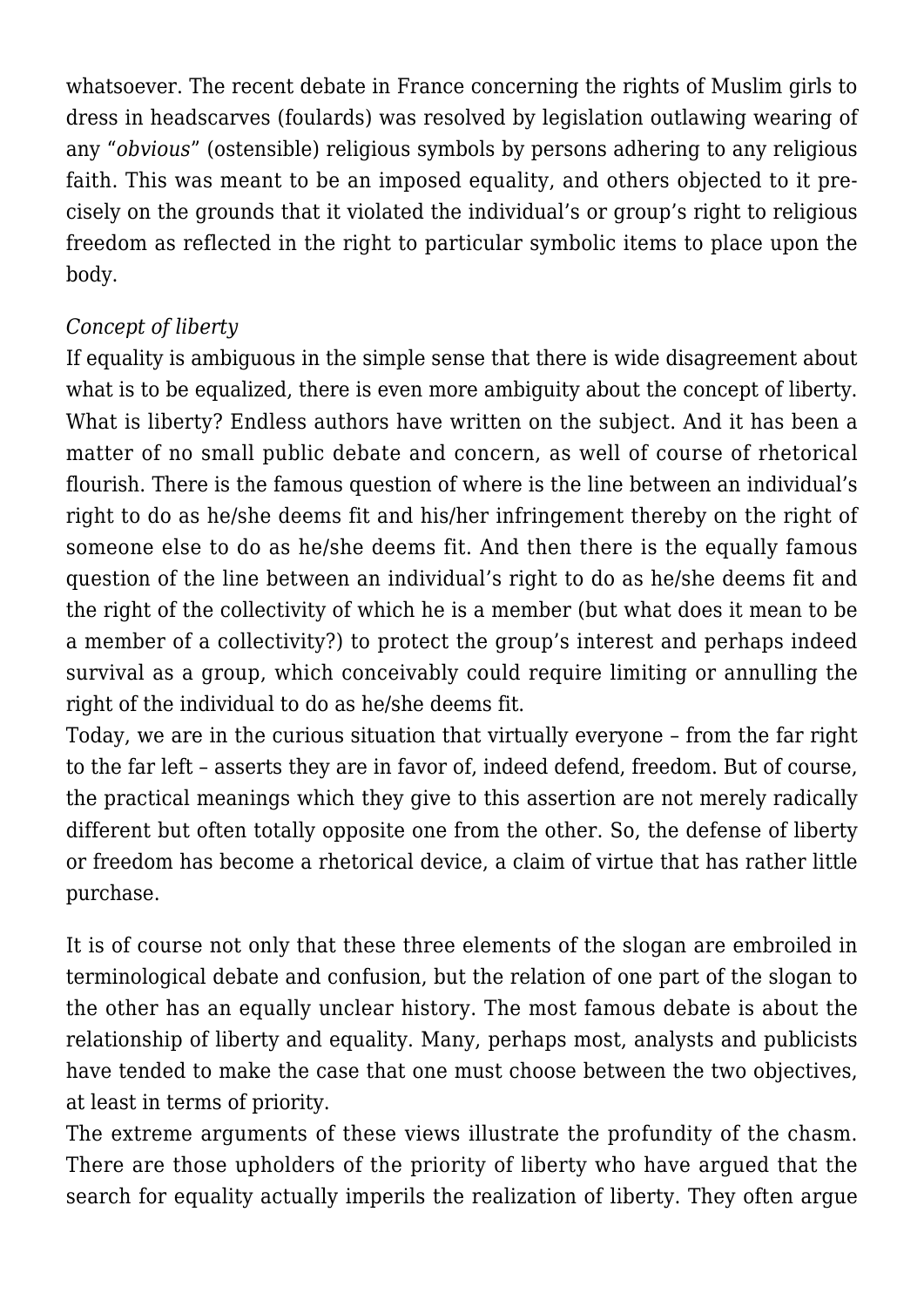that to achieve equality, there must be social imposition of equalizing – that is, actions by the state to redraw material and other allocations. This, they say, necessarily leads to a totalitarian state, which is defined as a state that leaves no room whatsoever for liberty.

There are, however on the other hand, those upholders of the priority of equality who have argued that the search for liberty leads to establishing formal rules that imperil, indeed contradict, any expectations of achieving equality. Anatole France summed up the basis for this position well in his well-known quip: "*The law, in its majestic equality, forbids the rich as well as the poor to beg in the streets, steal bread, or sleep under a bridge*."

As for fraternity, insofar as it endorses group sentiment and thereby tends to place one's own group over other groups, it seems to contradict the idea of equality. And insofar as it endorses the defense of the group rather than of the individual, it seems to contradict the idea of liberty that each can do what he/she deems fit.

By the twenty-first century, we have become somewhat jaded about the merits of the slogan of the French Revolution. Few invoke it. Even fewer believe it has been realized or could indeed be realized anywhere. And yet too many assert that it has been better realized in one's own country than in other countries, thereby transforming the struggle for such values into a nationalist boast or, even worse, an excuse for war.



## *World Social Forum*

Still the underlying idea of the slogan, that one could construct a world in which such values were held high, remains an inspiration for all those who refuse to accept the inevitability of the manifest injustices of the world in which we live and of the previous world-systems in which our ancestors lived. Those who have come together in the World Social Forum proclaim their objectives in a slogan that has caught on: "*Another world is possible*." So we come to the legitimate question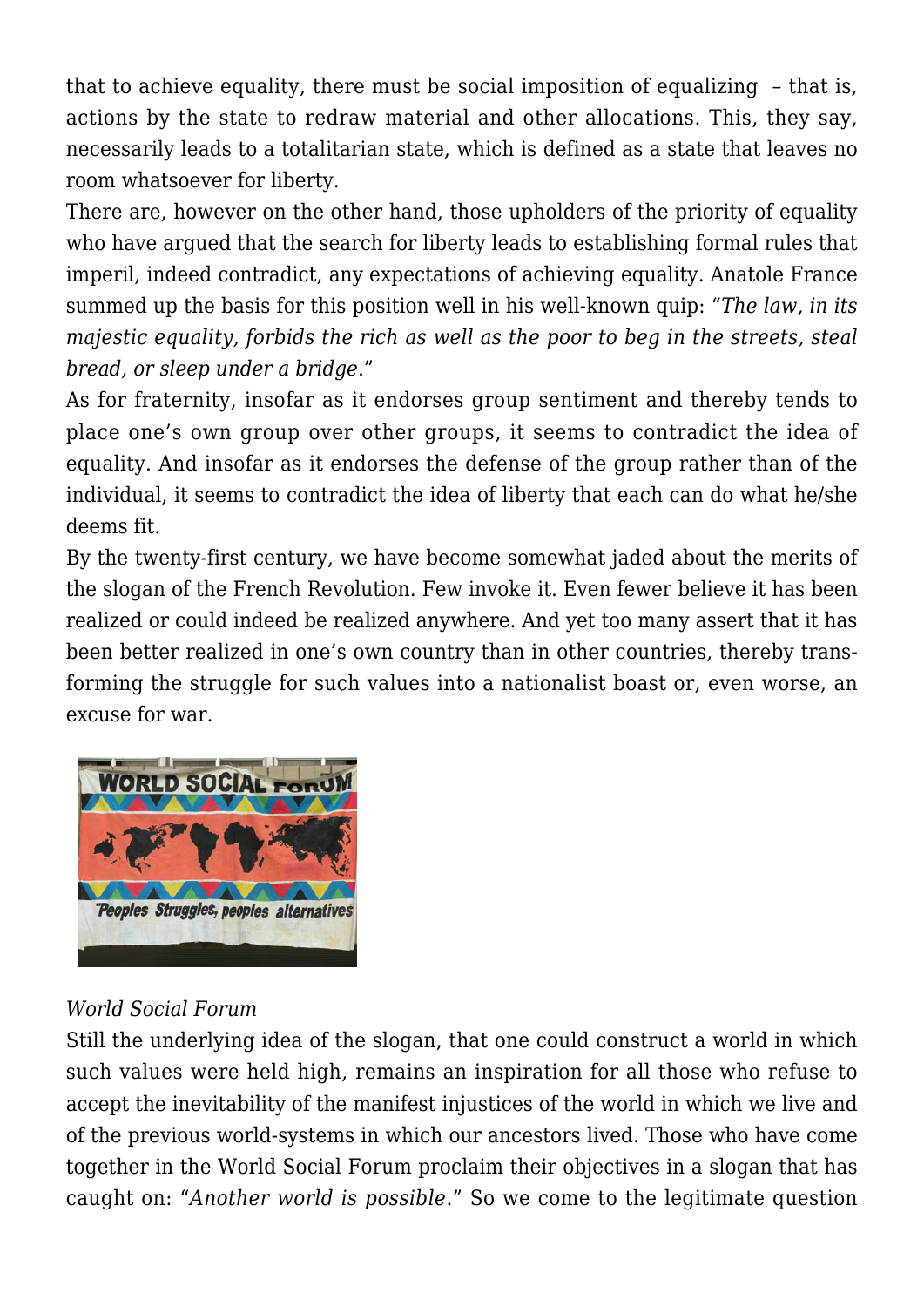today, is another world really possible? And if so, what should such a world look like, and how could we arrive nearer to its creation? I shall try to answer by delineating what is at issue in the three themes we have set ourselves: pluralism, environment, and inequality.

To advocate pluralism is to raise a basic question about the historical construction of the modern state-system. In the international law that we have constructed, the states were said to be sovereign. We have meant by that idea two things. Externally, it is the argument that each state can decide by itself, and by itself alone, what shall be the governing laws and policies of that state. It is a refusal of the right of others outside the state to interfere with this process. And internally, it means that no institution within the boundaries of the state can reject the legitimate decisions of the central authority which is supreme.

Sovereignty is a unifying and homogenizing idea. The French Revolution did not launch the concept but it illuminated its implications. Since the French revolutionaries were creating what they and others at the time considered to be a different kind of state, based on different principles, they were asserting that no other state could use force or influence to make them desist. They were not responsible, as we know, for launching the European wars that started in 1792 and in which France was embroiled for two decades thereafter. But, as we also know, the French thereupon violated the very idea of sovereignty that they were defending by proclaiming the right to combat tyranny everywhere and to spread by military invasion the presumably universal values of the French Revolution.

The external version of sovereignty has always been a fiction. Stronger states have constantly interfered with the internal processes of weaker states. They have done so by invoking so-called universal values that they said permitted them to fight barbarism, and by insisting on the superiority of their own cultures and technologies. These asserted cultural differences served as the justifications of the inequalities resulting from the practices of power. But, if the weaker states tried to adopt the values of the stronger states in order to remove this justification, they were told they had to do this on bases that ensured the openness of their frontiers to unequal divisions of labor and other mechanisms that maintained, indeed magnified, the inequalities (see Wallerstein 2006).

#### *National Assembly*

As an internal doctrine, the French revolutionaries interpreted sovereignty to mean Jacobinism – that is, the right to impose uniformity throughout the realm: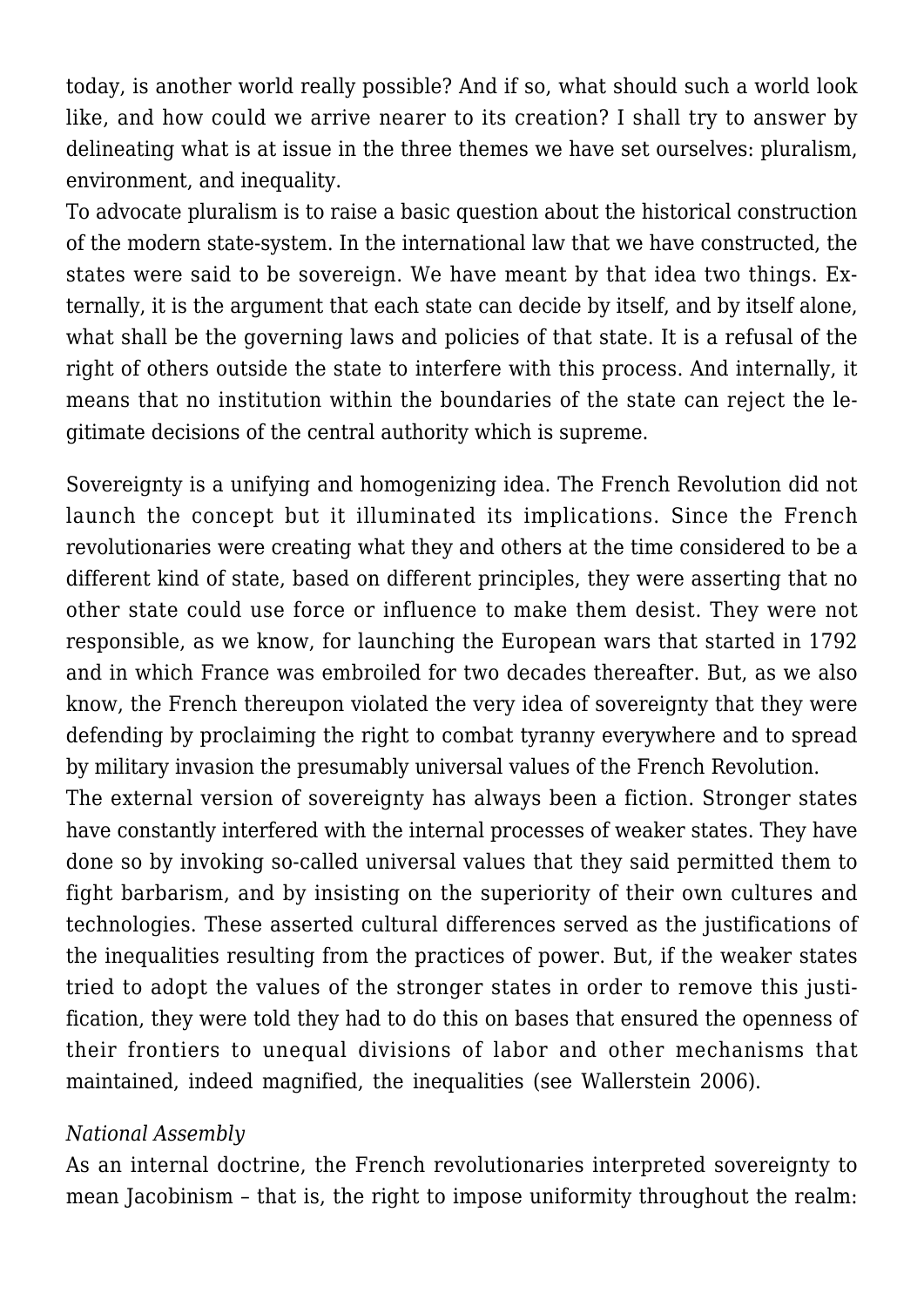unifying the judicial system, abolishing all intermediary bodies, making French the only legitimate language, creating a single system of weights and measures, creating the secular state. In 1792, the Marquis de Clermont-Tonnerre said in the National Assembly: "*The Jews must be refused everything as a separate nation, and be granted everything as individuals*" (Davies, 1996, 73). Although the Jacobin version in France is considered the extreme exemplar of this position, the internal homogenizing concept of sovereignty was tacitly or even explicitly adopted by almost all states in the modern world-system in the nineteenth and twentieth centuries.

It is only in the past 30-40 years that serious pmolitical challenges to this concept of national uniformity have been made. The basic objection of these challenges has been that all "*minorities*" were in effect told that they had only one choice: if they wished to become citizens in some full sense, they had to "*assimilate*" – that is, to adopt as closely as possible the social and cultural traits of the dominant group within the state. Failing this, they could legitimately be excluded, formally or informally, from the rights of citizens. In many cases, this "*dominant*" group indeed constituted a majority of the population – hence, the reason that we speak of the others as "*minorities*." But there are not a few cases in which the "*minorities*" were actually the majority of the population.

This "d*ominant*" group might be defined racially, ethnically, linguistically, by religion, or any combination thereof. But it was always obvious to everyone who they were and how they were defined, even if the definition in a particular place evolved over time. The dominant group was of course dominant not only in this cultural sense but politically, economically, and socially as well. Defending itself against criticism, the dominant group has tended to argue that cultural integration was the entrance key that would open the way for "*minorities*" to achieve political, economic, and social equalization. But in fact the opposite was most often true. Cultural integration did not lead to these equalizations. The unequal realities somehow managed in large part to continue (if less obviously), but the ideology of cultural integration did deprive the group that was being "*integrated*" from the collective political strength they might have used to struggle for more equalization. So-called assimilation has been on the whole an extremely effective means of preserving inequalities within the state.

The concept of pluralism was a response to the worldwide and national pressures to homogenization, which the groups that were weaker or were "*minorities*"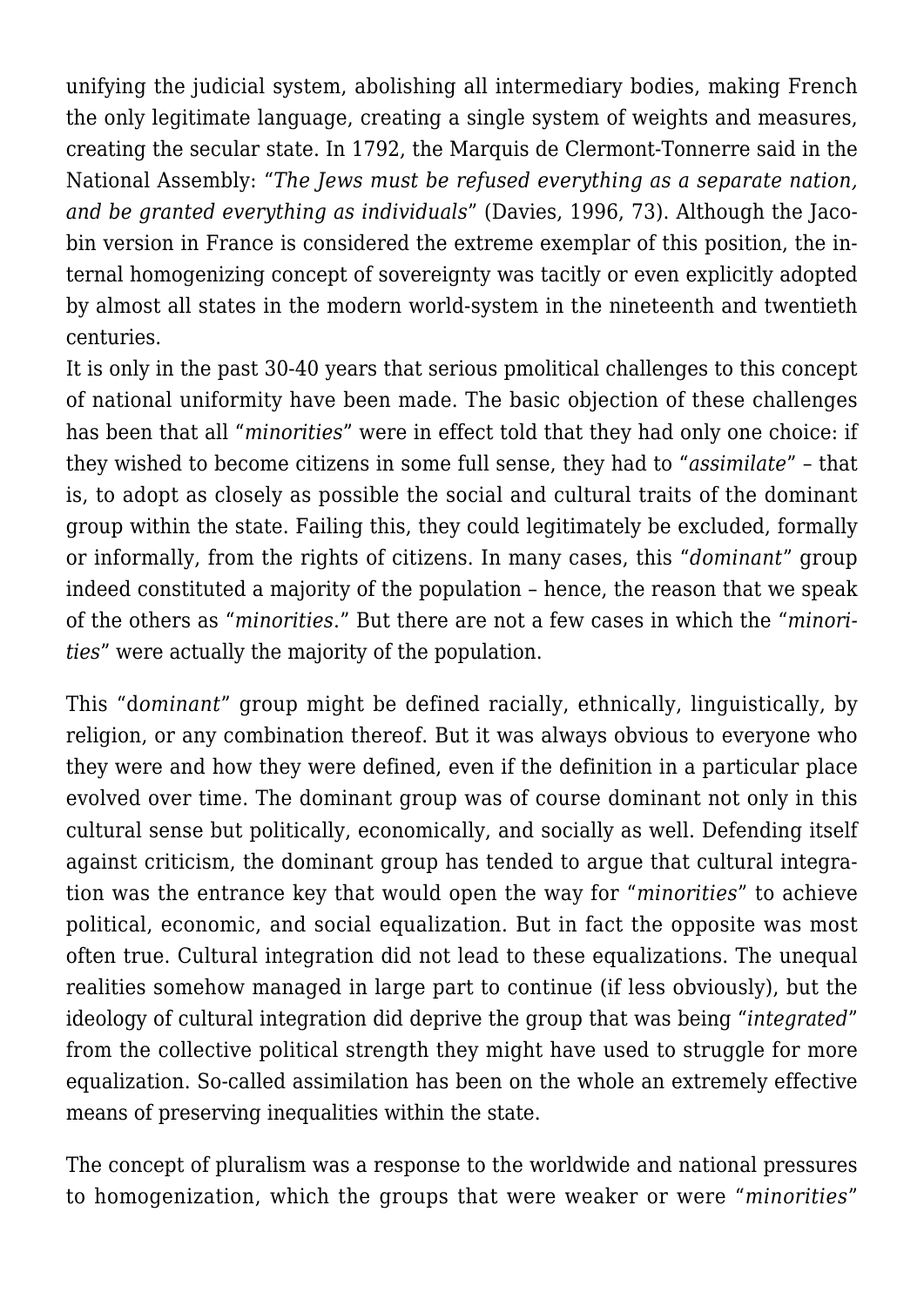believed had ensured the continuation of the inequalities from which they suffered. Pluralism meant recognizing the existential reality of multiple groups within the state and therefore the rights of such "*groups*" both within the worldsystem and within each state. These groups might be so-called indigenous peoples; they might be racial, ethnic, linguistic, or religious groups different from the "*dominant*" group in the world-system or within each state. Pluralism was a demand both for collective group rights and for recognition of and compensation for the past maltreatment that constituted a structural base for present-day inequalities.



## *Revolution of 1968*

The historic turning-point in the demand for pluralism was the world revolution of 1968. This world revolution was in part fired by the awakening and/or deepening of pluralist demands in the post-1945 period and in part by the effective elaboration of pluralist doctrines against the previously dominant centrist liberal ideology which had always refused to recognize the legitimacy of pluralism. It is not that pluralism triumphed in 1968, but rather that it gained droit de cité. It is not that assimilation died as a doctrine but that it lost its status as a self-evident proposition. An open struggle had now begun, and of course is still going on.

The story of environmental concerns is not very different. The maltreatment of the environment within the modern world-system is not at all something new. It has been going on throughout its history. But it was facilitated by a very simplistic idea of property rights. It was said that each of us, but most particularly each entrepreneur could deal with his property as he/she saw fit. And it obviously followed that each would seek to minimize costs in the effort to produce for the market. There were three ways in which an entrepreneur could reduce real costs of production by "*externalizing*" these costs.

The first way was to deal with waste, especially toxic waste, by ejecting it outside the property into public space. As long as there was much public space and little supervision over what happened in public space, such a mode of disposal was both easy to effectuate and largely socially unobserved in any meaningful way. It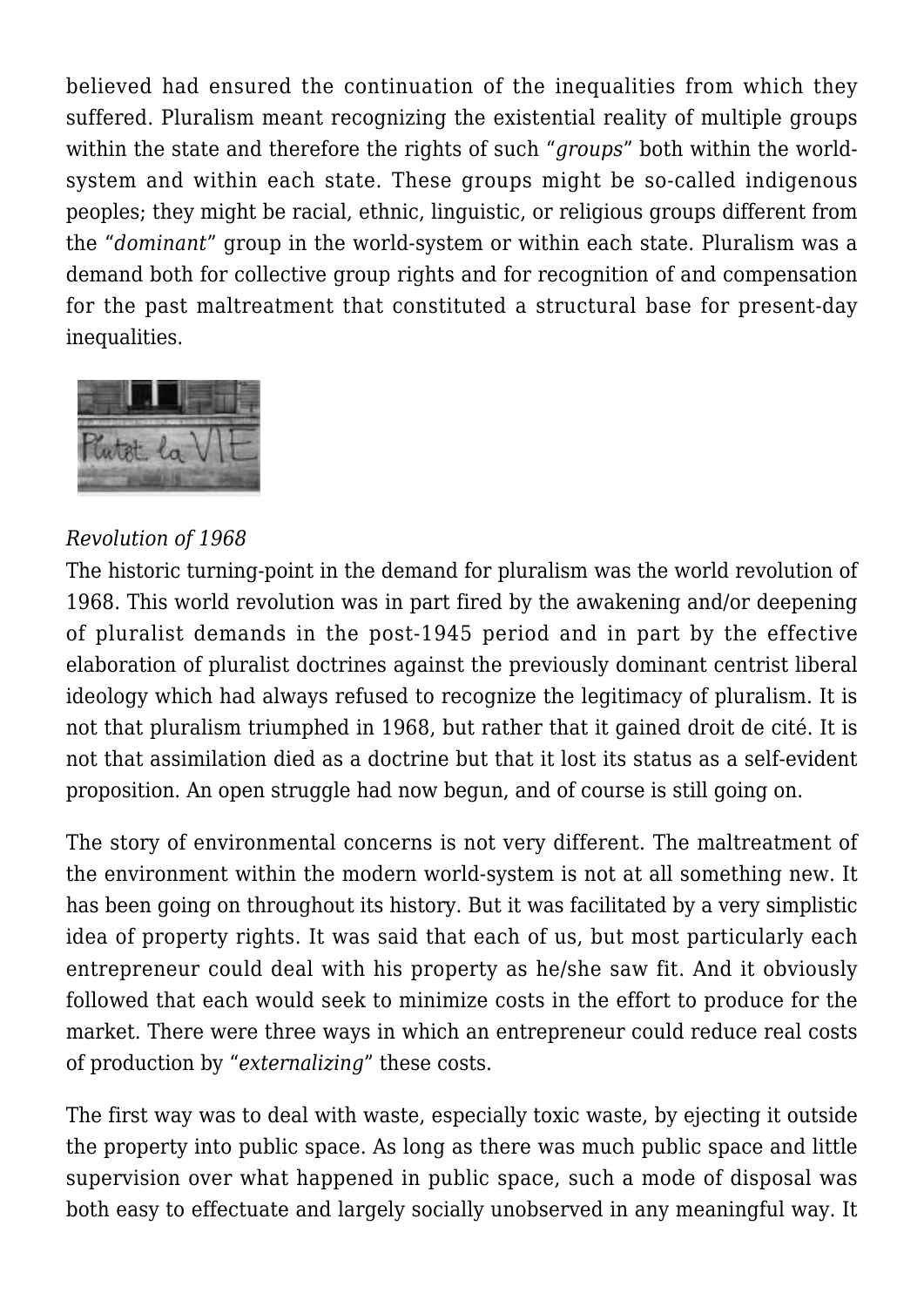constituted the path of least resistance and least expenditure for producers, and was therefore common practice, indeed virtually universal practice.

The second way was to turn a total blind eye to the degree to which the utilization of certain inputs (particularly raw materials) exhausted the supply, both locally and worldwide. Producers are oriented by and large to the short run, and do not normally undertake expenditures on the grounds that this will preserve supply in the long run. The needs of their successors is not central to entrepreneurial decision-making, nor can it be if one keeps one's eyes focused on the possibilities of short-run profit and therefore of capital accumulation.

The third way was to turn to political authorities to supply what we call infrastructure, particularly all those investments that improve the possibilities of the transport of commodities and the ease of communications. Once again, it is clear that an increase in the speed of both and reduction of their cost will increase the likelihood and quantity of profit and therefore be a boon to producers.

#### *The need to deal*

What we have discovered more recently, as the size of world population and density of settlement has grown, is that the costs of these operations have risen, primarily because of the disappearance of relatively unused public space, the genuine exhaustion of some raw materials, and the worldwide rise in wage levels. The "*externalization*" of costs may have been a boon to individual producers but its costs were merely shifted elsewhere – to the public, that is, to the states. And, as the bill began to come more obviously due, the costs of toxic cleanup, resource renewal, and infrastructural maintenance began to seem ever higher. In addition, the need to deal immediately with these costs began to seem ever more urgent because of the long-run negative consequences of public negligence.

The result has been the emergence of an ecology movement that represented more than merely a concern for maintaining pristine areas (conservation) and involved necessarily heavy expenditures by someone. Once again, such ecological consciousness and political mobilization started in the post-1945 period but it picked up considerable political steam after 1968.

Finally, the story was parallel as well for our concern with inequalities. Notice the negative version we use at present as compared with the positive version of the slogan of the French Revolution. There is a simple reason for this. There were of course believers in traditional hierarchies who thought of equality as structurally impossible and socially undesirable. But as centrist liberalism gained ground in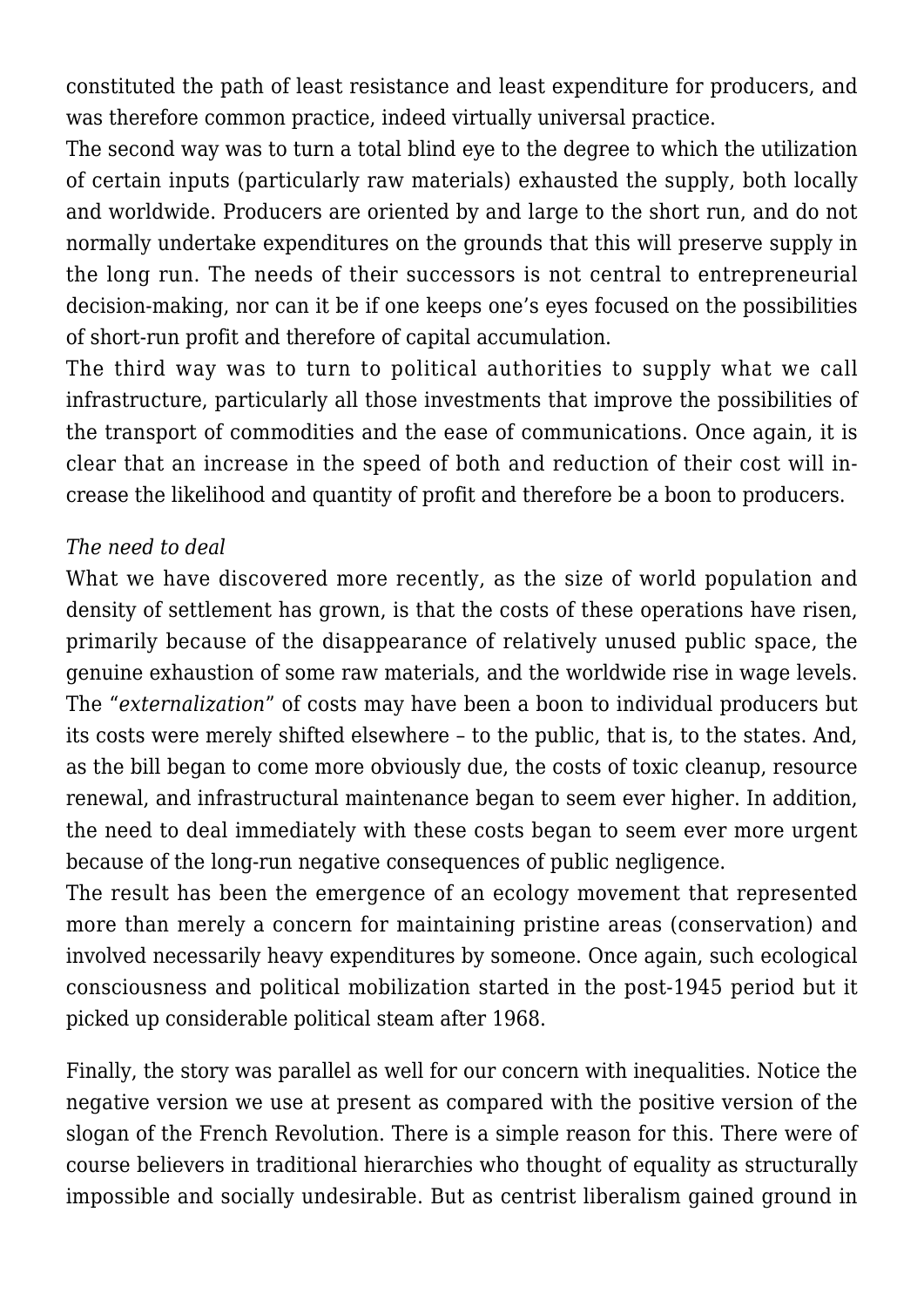the nineteenth century, most people began to accept that equality was both theoretically possible and socially desirable. There were nonetheless two versions of this belief. There was the centrist version that the processes of modernity were gradually and effortlessly bringing about this rectification of a hierarchical society. Convergence was on its way, more or less inevitably. And there was the more radical version of this belief: that equality was on its inevitable way, but only because the socialization of productive practices combined with the political efforts in its favor would inevitably bring it about.

The new concern with inequalities emerges in the post-1945 period and came to the fore after 1968 precisely because there began to be a recognition that not only was convergence not occurring but that there was actually increasing divergence. The gap was growing greater. To be sure, not everyone has been willing to admit this, and there are many attempts to fiddle with statistics to say it is not so, but more and more non-radical analysts are beginning to admit this reality, even in IMF journals (Pritchett, 1996).

#### *Liberty among unequals*

Now let us put the pieces together. First of all, take the three parts of the slogan of the French Revolution – liberty, equality, fraternity. They cannot be treated separately or weighed one against the other. Liberty among unequals is an oxymoron. If some have significantly more than others, they have more power and more influence as a result and they can therefore have their way against the will of others more easily, in which case those with significantly less are not "*free*" to pursue their individual or group wills as they wish.

But equality without liberty is also an oxymoron. If each of us does not have the same degree of real political rights, then we are not equal in any meaningful sense, and we will not be equal in any material sense for very long. Political power (which involves the absence of "*liberty*" for those with less power) is rapidly translated into real inequalities, however measured.

And neither liberty nor equality has any meaning without the sense of human solidarity we imply in the term of fraternity. Solidarity is about empathy, and the social meaning of empathy is that each of us sustains the liberty and the equality of the other. If we limit our empathy to only some then we establish an unequal allocation of social benefits and thereby impinge upon the liberty of those we exclude. Nor can liberty and equality survive very long with the support of the others to whom we appeal with the concept of solidarity.

So much then for the pseudo-debates in which the nineteenth and most of the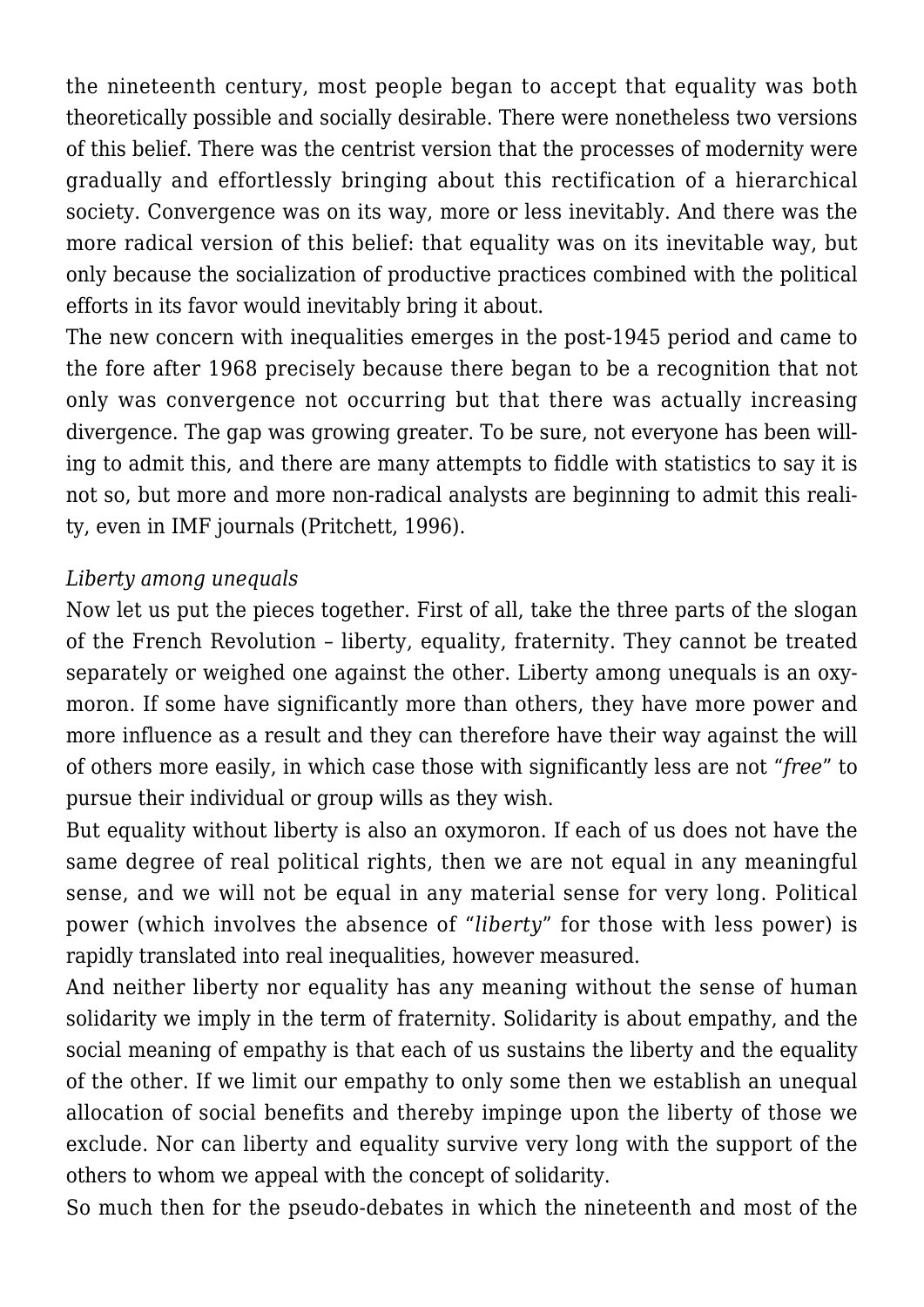twentieth century had indulged about the priorities among the three parts of the slogan of the French Revolution. This is why it is more useful today to concentrate on the relation between pluralism, the environment, and inequalities.

## *Slippery doctrine*

Pluralism is however a very slippery doctrine. If a group is deprived of equal rights, its political search for overcoming the imbalance may attract the support of many outside the group. Such a group demand is usually considered to be on the left, or democratic, or somehow worthy of empathetic endorsement. But the process of group mobilization immediately opens up certain standard dangers. The "*group*" may insist on the full support of all its own members. However, since we all without exception belong to multiple groups, this demand almost surely conflicts with demands made by other groups to which we belong. So the group looking inward may be trying to suppress the individual liberty of some of its members in order to ensure the collective liberty of all of its members.

In addition, there is the frequent trajectory of groups that assert their rights, moving from being the underdog to the position on top, and thereupon frequently repeating the behavior towards others of which they complained when directed towards themselves. At this point, their collective rights become "*majoritarian*" in intent rather than equalizing. In addition, the solidarity that encrusts mobilization for group rights tends to overlook the reality of the multiple cross-hatching of each person's group memberships, and therefore of the legitimate demands of other kinds of groups within the world-system. This is the familiar and continuing complaint that nationalist and/or ethnic movements in their mobilization and even more in their political triumphs ignore the legitimate demands made on the basis of class, gender, and a host of other bases of plural groupings.

This picture becomes even more complicated once we intrude the demands of ecological rationality. Ecological demands are made in the name not only of the multiple persons throughout the world on whom ecological harm has been inflicted unevenly, but also in the name of the generations to come. It is therefore the adding of a fourth major age-group to the trio into which we divide our allocations constantly: the young, those of working age, and the elderly. The fourth is now the unborn.

If a government builds or permits the construction of a large dam, for example, it may argue that the purpose is to permit increased economic benefits to many – its citizens, its producers, or still others. But of course the same dam does harm to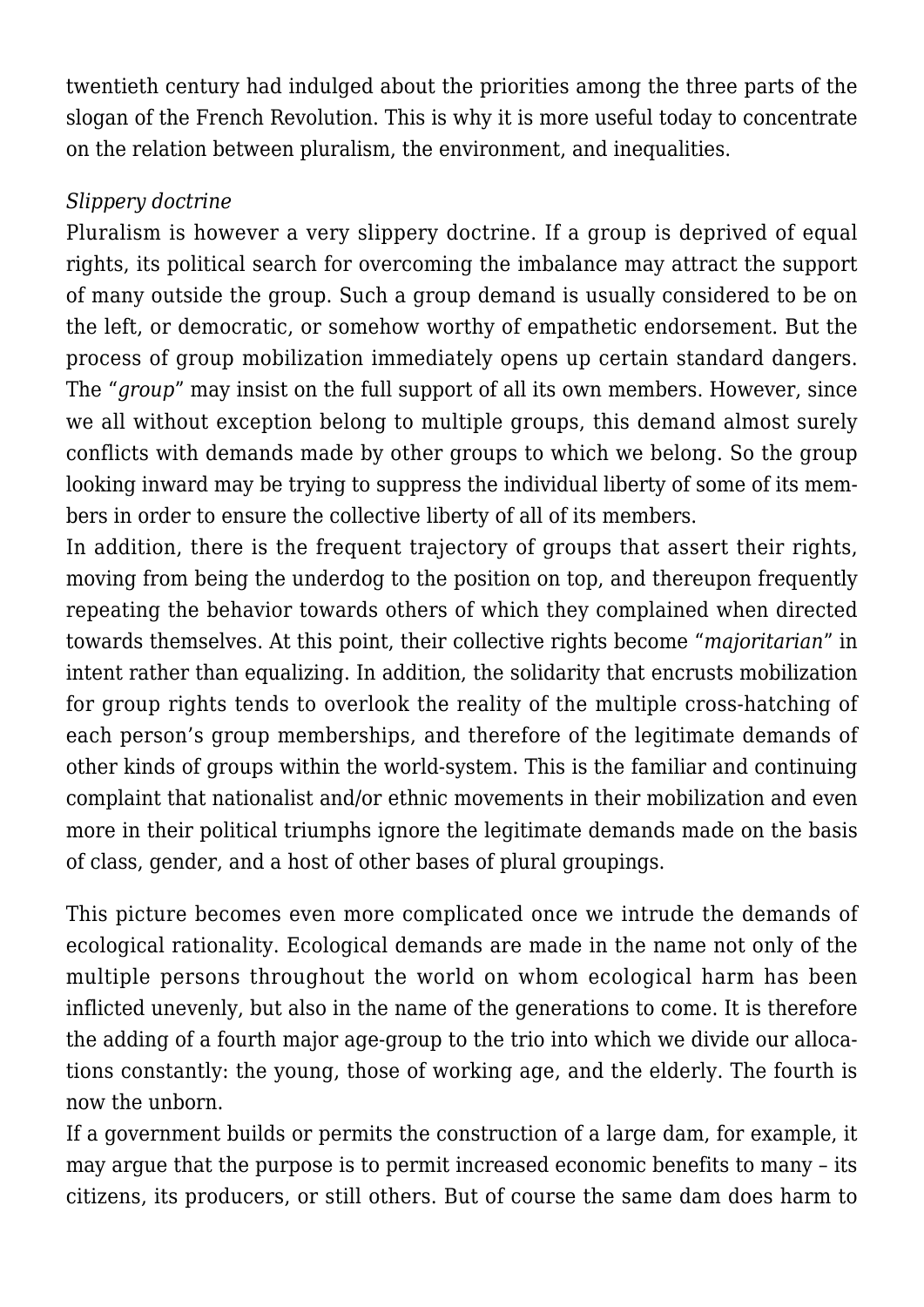many living and perhaps still more harm to those unborn. The harm may be economic; it may be to their health; it may be to their group's ability to survive as a group. The demands of rationality and justice require balancing the multiple pluses and minuses, most of which are extremely difficult to measure even approximately. Still, producers make decisions; governments make decisions; and social movements make decisions.

Meanwhile, the inequalities built into our system grow ever greater. An upper quintile benefits while the bottom quintile or even the bottom four quintiles find themselves worse off, certainly relatively and quite often absolutely. In these trade-offs, the struggle of some groups under the heading of pluralism and the struggle of others under the heading of environmental concerns may actually deepen the inequalities in practice.

# *That other world*

It seems to me clear that the struggle for that other world that might be possible is dependent on two factors: the degree to which the present world-system is in structural crisis and therefore moving towards radical change; and the degree to which those who wish to entertain a fundamental alternative to the present worldsystem can put together a lucid program that could mobilize the strength to prevail in the historical choice the world is making.

I have written much on the structural crisis of the capitalist world-economy in recent years, and I shall not use this forum to repeat the argument in detailed form. I shall just very briefly summarize my views, and then move on to the political program it implies. Over five centuries, there have been three secular trends in the capitalist world-economy: an increase in the cost of personnel for enterprises; the increasing socio-economic expense of externalizing costs of production (particularly toxic waste and the renewal of utilized resources); and the costs of public expenditures on education, health, and guarantees of lifetime income.

Each of these costs of production has risen globally to the point that their combination has created serious limits on the possibilities of the endless accumulation of capital. The primary consequence of this "*profits squeeze*" is that the world-system has entered into structural crisis. The system is now fluctuating severely, is bifurcating, and there is a worldwide political struggle over what kind of alternative world-system to create. The two basic alternatives are those I term the spirit of Davos and the spirit of Porto Alegre. The first is seeking to establish a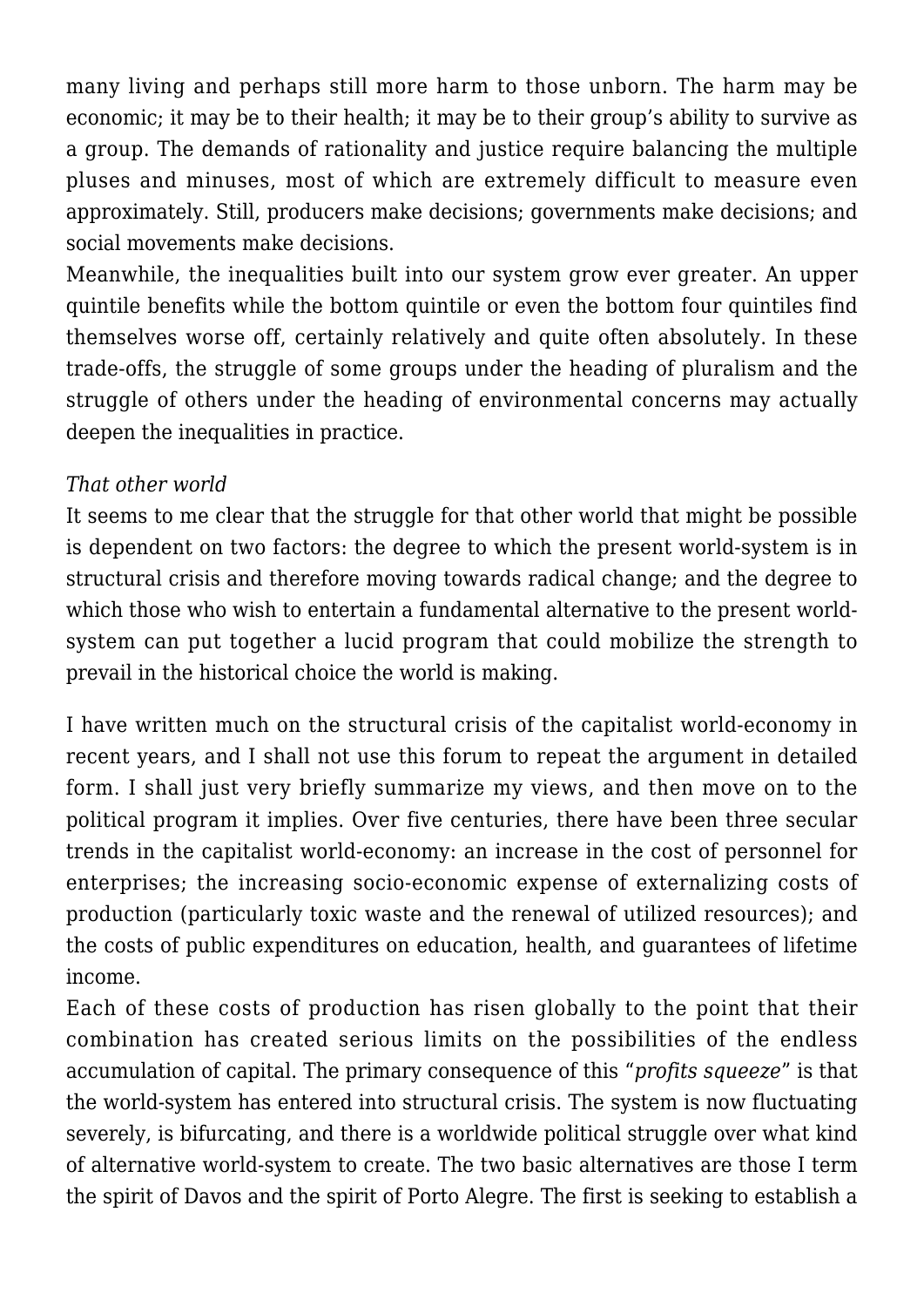system that, although new, will maintain two crucial features of the present world-system: hierarchical privilege and systemic polarization. The second is seeking to establish a quite different system that is relatively democratic and relatively egalitarian.

In a systemic transition which is anarchic, it is intrinsically impossible to predict which of the two forks of the bifurcation will come to dominate and become the basis of a new orderly system. On the other hand, it is also true that in such an anarchic transition, the ability of each human actor to affect the outcome is considerably magnified in the absence of any effective pressures to return to equilibrium. This might be termed the temporary triumph of free will over determinism (Wallerstein, 1998).

# *Pluralism, the environment, and inequalities*

Given this perspective about the structural situation in which we find ourselves, I return to the three themes we are discussing – pluralism, the environment, and inequalities. It seems to me that the advocacy and implementation of a pluralist emphasis in our policy-making and political objectives is an indispensable corrective to the historic mistakes we have made in trying to transform the modern world-system. Only a pluralist emphasis will permit the enormous number and variety of oppressed "*minorities*" to achieve first of all self-affirmation and secondly some greater approximation to equal political, economic, and social rights.

But we have to recognize nonetheless that pluralism is a dangerous tool to manipulate, since it can so easily slide into a narrow defense of particular groups which in turn can transmute into intergroup violence difficult to end once launched. There are no easy formulas here. It is using a dangerous mechanism to pursue positive ends. The mechanism may be necessary but we must be prudent in its use since it is also dangerous.

The story is not too different when we approach the issue of how to deal sanely with our global environment. It is so obvious that we have been mishandling badly the natural world that loud shouting about the need to deal with fundamental errors and evils is indeed legitimate. On the other hand, there is the question of what we do in substitution for the mishandling. We do not want the cure to be worse than the malady.

As I said, I look on the use and apportionment of natural resources as a decision of allocation between four generational groups: the young, those of working age,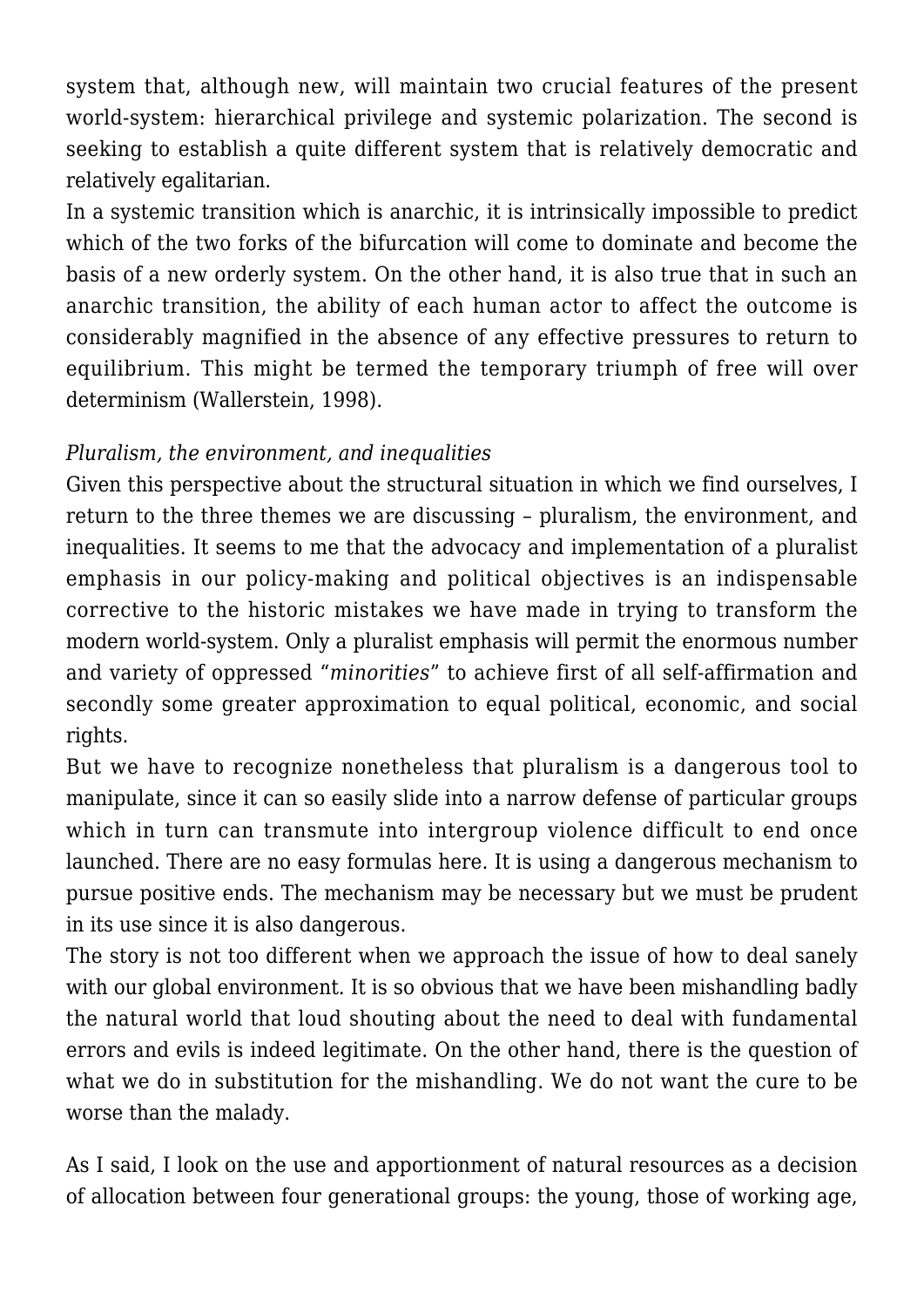the elderly, and those yet unborn. Each generational group has its legitimate claims, and neglecting any of the four is profoundly irrational and leads to serious negative consequences. But balancing the needs of the four generations is not easy, since resources are inherently limited. And a substantively rational negotiation between those speaking for each of the four generations may not be able to be established, much less to find adequate solutions.

And finally, when we come to inequalities, we have to realize that not only have they never been greater than they are today, but that there is no simple mode of rectifying the polarization. The greatest single problem is that, in the short run, there is not likely to be any win-win solution. A serious reallocation of the world's resources to the bottom fifth, half, three-quarters of the world's populations means a significant diminution of what the top fifth or even top half presently have as their standard of living. Politically, this will not be easy to achieve at all, even if one can argue that in some middle run the benefits will accrue to all.

So what is the bottom line about the political conclusions we must draw? On the one hand, I am personally convinced that what we want to see happen about pluralism, the environment, and inequalities is totally incompatible with the operations of the capitalist world-economy. On the other hand, I have just said that I think this world-system is coming to its end and will be replaced by something else, as yet impossible to define. It seems to me that it follows that we should do two things: further elucidate what kind of a world-system we would find acceptable and conduct discussions and debates about this; and we simultaneously use this current period of anarchic transition to implement, however imperfectly, whatever we can achieve locally, nationally, regionally, or worldwide. In short, we must act both in the short-run and in the middle-run at the same time. And all this while, we must attempt to maintain a lucid view of our possibilities and of the consequences of what we propose.

Edited by Wil. G. Pansters.

Rozenberg Publishers, 2008. ISBN 978 90 3610 110 3

*About the Author:*

——–

*From:* The Troubled Triangle – Unravelling the Linkages between Inequality, Pluralism and Environment